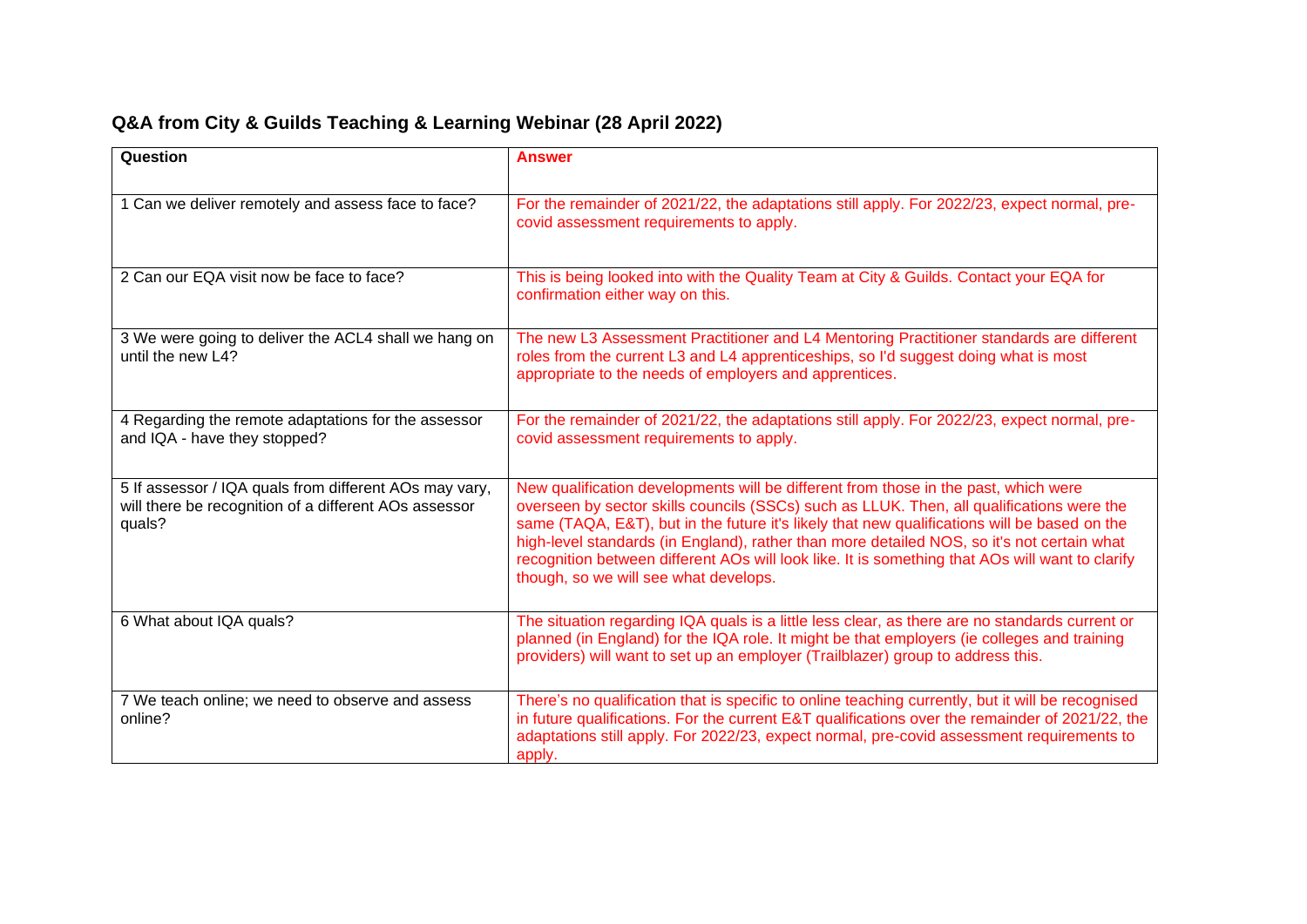| 8 My Centre doesn't have ESFA funding, but we<br>deliver 3569, 6317, 6502 qualifications. When are the<br>NOS for these due to be looked at again? The<br>Assessor & IQA & ETA NOS seem to have been<br>around for a long time? | NOS (national occupational standards) are looked after by sector bodies, where they exist.<br>There isn't a sector body responsible for these specific standards. Details of sector bodies<br>and NOS can be found here: https://www.ukstandards.org.uk/Contacts                                                                                                                                                                               |
|---------------------------------------------------------------------------------------------------------------------------------------------------------------------------------------------------------------------------------|------------------------------------------------------------------------------------------------------------------------------------------------------------------------------------------------------------------------------------------------------------------------------------------------------------------------------------------------------------------------------------------------------------------------------------------------|
| 9 If teaching delivery is all remote can this still be<br>observed remotely ie by Teams/Zoom etc as many<br>community providers will continue to deliver training<br>online (we are not going back to f2f (re 6502)?            | For the remainder of 2021/22, the adaptations still apply. For 2022/23, expect normal, pre-<br>covid assessment requirements to apply.                                                                                                                                                                                                                                                                                                         |
| 10 If ESFA funding is withdrawn will the L3 ETA still be<br>available? We use it as a min requirement for our<br>trainers as we aren't funded.                                                                                  | City & Guilds will retain its current L3 qualifications across Teaching & Learning for the<br>foreseeable future, regardless of the funding situation.                                                                                                                                                                                                                                                                                         |
| 11 If you don't offer apprenticeships will the existing<br>Assessor & IQA quals still be available.                                                                                                                             | Yes.                                                                                                                                                                                                                                                                                                                                                                                                                                           |
| 12 Not everyone will offer apprenticeships but still<br>deliver NVQs.                                                                                                                                                           | The current 6317 TAQA quals, specifically the assessment of competence in the workplace,<br>will still be relevant for NVQ and NVQ-type assessment.                                                                                                                                                                                                                                                                                            |
| 13 You used to have presentation slide decks as<br>resources for the qualifications, are these still<br>available? I can find the assessment pack etc but not<br>the slide decks?                                               | Some learning resources have been removed.                                                                                                                                                                                                                                                                                                                                                                                                     |
| 14 Do those 'assessing' a Standard require an<br>assessor qualification, as there is confusion as to<br>whether it is required or not, or just best practice to                                                                 | Some apprenticeship standards require the independent end-point assessors (IEPAs) to<br>have assessor qualifications, but most do not.                                                                                                                                                                                                                                                                                                         |
| have? Also, if the assessor qualification is changing,<br>will the IQA qualification be developed as well?                                                                                                                      | It is unlikely that the IQA qualifications will change in the short term but might be reviewed<br>by AOs as part of a wider review of the Assessor and IQA landscape.<br>Note: TAQA qualifications cannot be achieved by assessing against apprenticeship<br>standards (ie end-point assessment). Guidance for individual apprenticeship standards (and<br>the standard itself) will say whether or not an Assessor qualification is required. |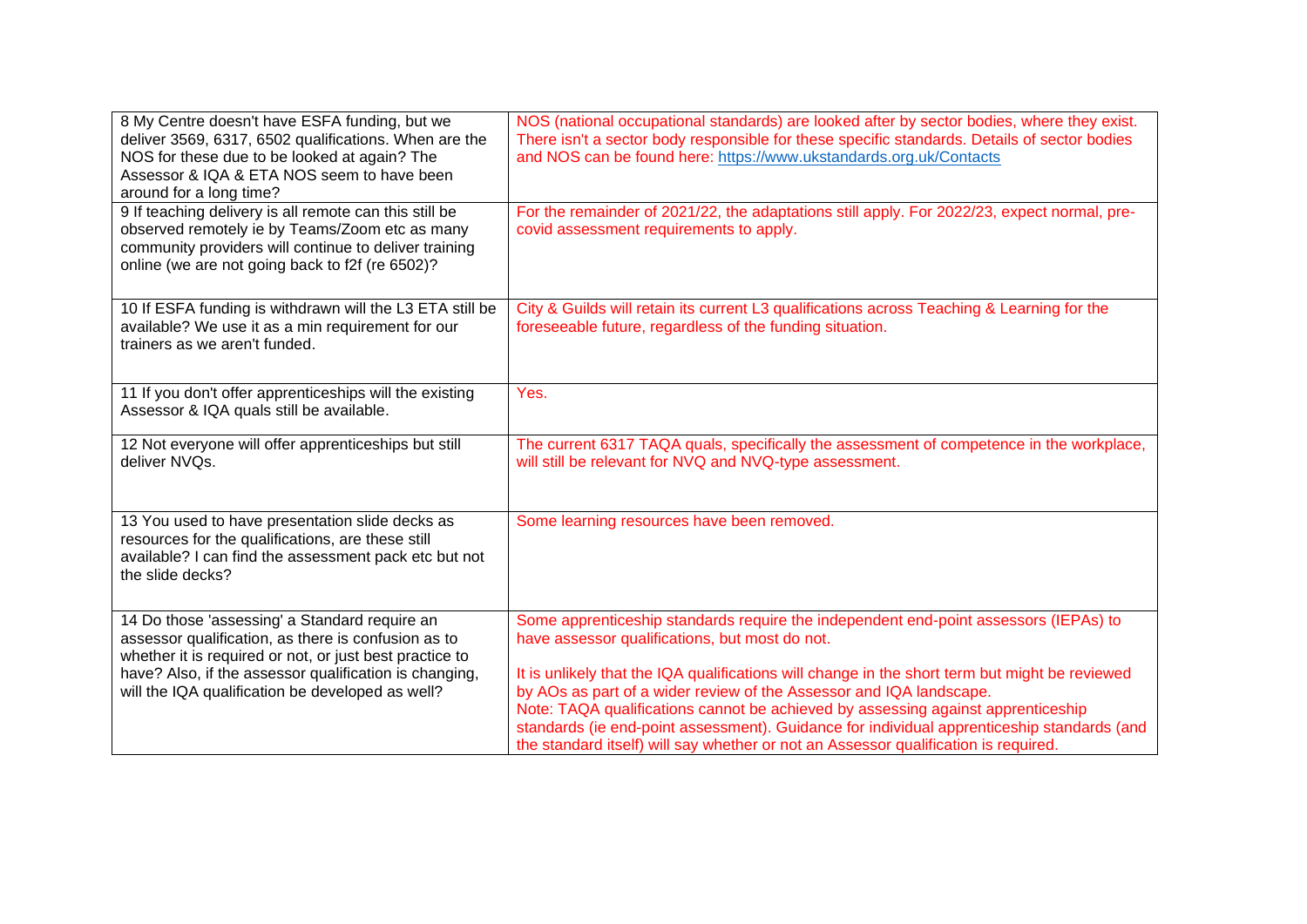| 15 By not offering EPA, you are encouraging Centres<br>to go to another Awarding Body. EPA is offered by<br>C&G for Hairdressing and Beauty Therapy - why not<br>T&L? | That's a decision based largely on what City & Guilds can practically offer whilst maintaining<br>good standards. Unfortunately, City & Guilds can't offer everything in the EPA market.                                                                                                                |
|-----------------------------------------------------------------------------------------------------------------------------------------------------------------------|---------------------------------------------------------------------------------------------------------------------------------------------------------------------------------------------------------------------------------------------------------------------------------------------------------|
| 16 Is there an expectation that the 6317 award<br>requirements will continue or be replaced with new<br>ones?                                                         | That depends on what new qualifications based on the Assessment Practitioner standard<br>(currently being developed by the employer group) look like. They might completely replace<br>TAQA, or they might sit alongside and complement each other (eg a new qualification for<br>end-point assessors). |
| 17 Diploma qualifications require assessor to hold a<br>formal assessor qualification so what might that look<br>like if nor TAQA?                                    | It might continue to be the current TAQA or it might be a new assessor qual - it depends on<br>what the standards look like when finalised and what individual assessors assess.                                                                                                                        |
| 18 Within Health and Social Care diploma assessors<br>are required to hold an assessor qualification unless<br>they have an acceptable alternative.                   | True - and that might continue to be the case in the future - it will be clearer when new<br>assessor standards and qualifications are developed.                                                                                                                                                       |
| 19 So, what qualification will the person doing the                                                                                                                   | It might be that they have to hold the full L3 Certificate (6317-33, 'CAVA'), or a new                                                                                                                                                                                                                  |
| observation hold if not assessment in the workplace?                                                                                                                  | qualification based on the Assessor standard.                                                                                                                                                                                                                                                           |
| 20 Can you supply a link to the teaching                                                                                                                              | https://www.instituteforapprenticeships.org/apprenticeship-standards/learning-and-skills-                                                                                                                                                                                                               |
| apprenticeship standards please?                                                                                                                                      | teacher-v1-1                                                                                                                                                                                                                                                                                            |
| 21 Will the updated DET have mandatory units and                                                                                                                      | Yes - it's expected to be called the 'Level 5 Diploma for Professional Teaching (Learning                                                                                                                                                                                                               |
| optional units?                                                                                                                                                       | and Skills)'.                                                                                                                                                                                                                                                                                           |
| 22 How long can we register on the current                                                                                                                            | The current qualifications are likely to remain available for at least two more years. The new                                                                                                                                                                                                          |
| qualifications when the changes come in, will there be                                                                                                                | L5 Professional Diploma will be available from September 2023, but it doesn't automatically                                                                                                                                                                                                             |
| a changeover period?                                                                                                                                                  | follow that the current L5 DET will be automatically withdrawn at the same time.                                                                                                                                                                                                                        |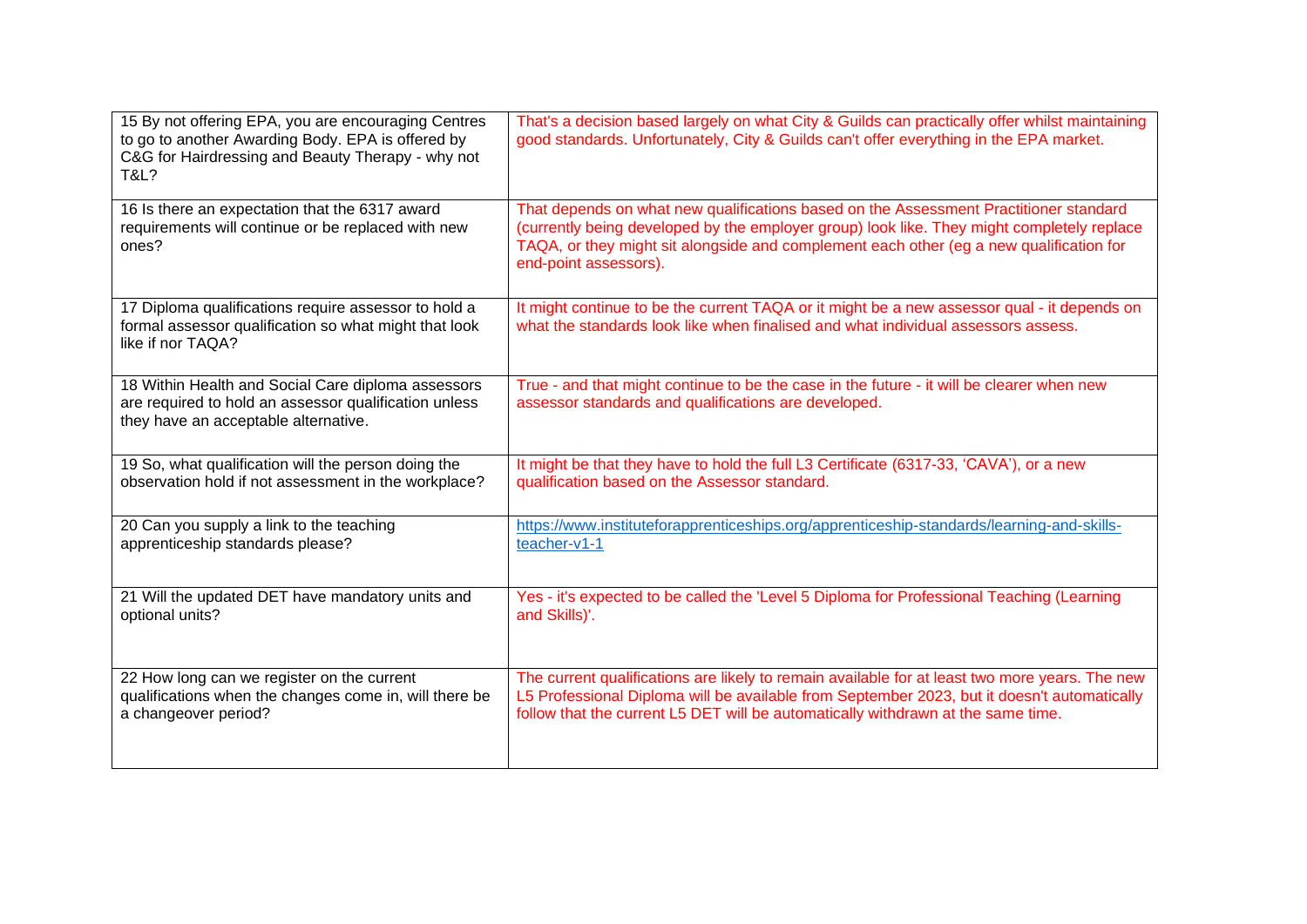| 23 Will the titles of the qualifications and units change?                                                                              | Yes - the L5 DET is expected to be replaced by the 'Level 5 Diploma for Professional<br>Teaching (Learning and Skills)'. For other quals no definite titles are available yet but will<br>probably new ones.                                                                               |
|-----------------------------------------------------------------------------------------------------------------------------------------|--------------------------------------------------------------------------------------------------------------------------------------------------------------------------------------------------------------------------------------------------------------------------------------------|
| 24 Will AOs work together to produce the same DET<br>content, or will AOs produce their own, which might<br>differ?                     | This isn't known yet, but some clarity will be available in the coming months. The<br>overarching standard is common though.                                                                                                                                                               |
| 25 Will the minimum core still be embedded in the<br>revised teaching quals?                                                            | Yes.                                                                                                                                                                                                                                                                                       |
| 26 Will the minimum core be included?                                                                                                   | Yes.                                                                                                                                                                                                                                                                                       |
| 27 What will the end date for registration be for the<br>current DET? I had heard from ETF that it would be<br>July 2024.               | City & Guilds will have more information about the fate of the current L5 DET in the next few<br>months.                                                                                                                                                                                   |
| 28 We are about to start delivering the L5 DET, is it<br>worth us delaying this (used for Staff development and<br>new Tutors joining)? | The L5 DET is still the common, widely recognised qualifications for teachers in the sector,<br>and the new L5 Professional Diploma won't be available until September 2023 at the<br>earliest.                                                                                            |
| 29 Will anybody with assessor qualifications need to<br>complete new qualifications?                                                    | Possibly if they wish to become end-point assessors, but unlikely for other assessors (on-<br>programme, NVQ etc) – which is the same for those who achieved D32/33, A1/A2 and<br>continue to practise as assessors.                                                                       |
| 30 As the DET has been removed from the L5 LST<br>Standards, this will probably cause a decline in this<br>qualification being used.    | That is a possibility, especially if the new LST standard becomes the most common route<br>into the role. However, the new L5 Professional Diploma, with more optional units, might be<br>more attractive to some learners and employers.                                                  |
| 31 Can you just confirm what is happening with the L4<br>CET?                                                                           | The fate of the L4 CET is a bit of an unknown at present as the standard (and therefore job<br>role) is at L5 (Learning and Skills Teacher) and under current qualification reforms (from<br>DfE, IfATE and ESFA) the situation is uncertain with regard to qualifications that are not at |